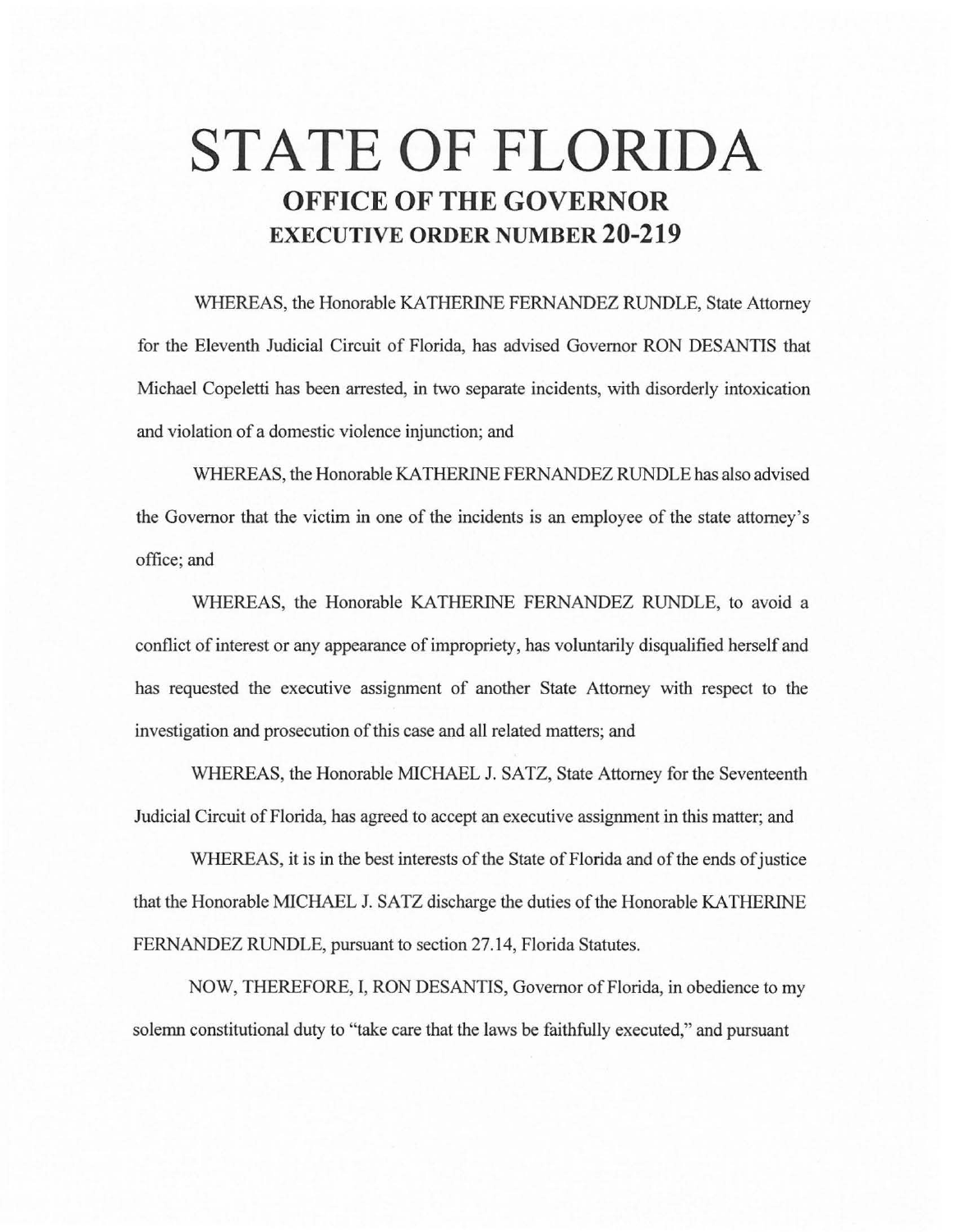to the Constitution and laws of the State of Florida, issue the following Executive Order, effective immediately:

#### Section 1.

The Honorable MICHAEL J. SATZ, State Attorney for the Seventeenth Judicial Circuit of Florida, referred to as the "Assigned State Attorney," is assigned to discharge the duties of the Honorable KATHERINE FERNANDEZ RUNDLE, State Attorney for the Eleventh Judicial Circuit of Florida, as they relate to the investigation, prosecution, and all matters related to Michael Copeletti.

## Section 2.

The Assigned State Attorney or one or more Assistant State Attorneys and Investigators, who have been designated by the Assigned State Attorney, shall proceed immediately to the Eleventh Judicial Circuit of Florida, and are vested with the authority to perform the duties prescribed herein.

## Section 3.

All residents of the Eleventh Judicial Circuit are requested, and all public officials are directed, to cooperate and render whatever assistance is necessary to the Assigned State Attorney, so that justice may be served.

## Section 4.

The period of this Executive Assignment shall be for one (1) year, to and including September 4, 2021.